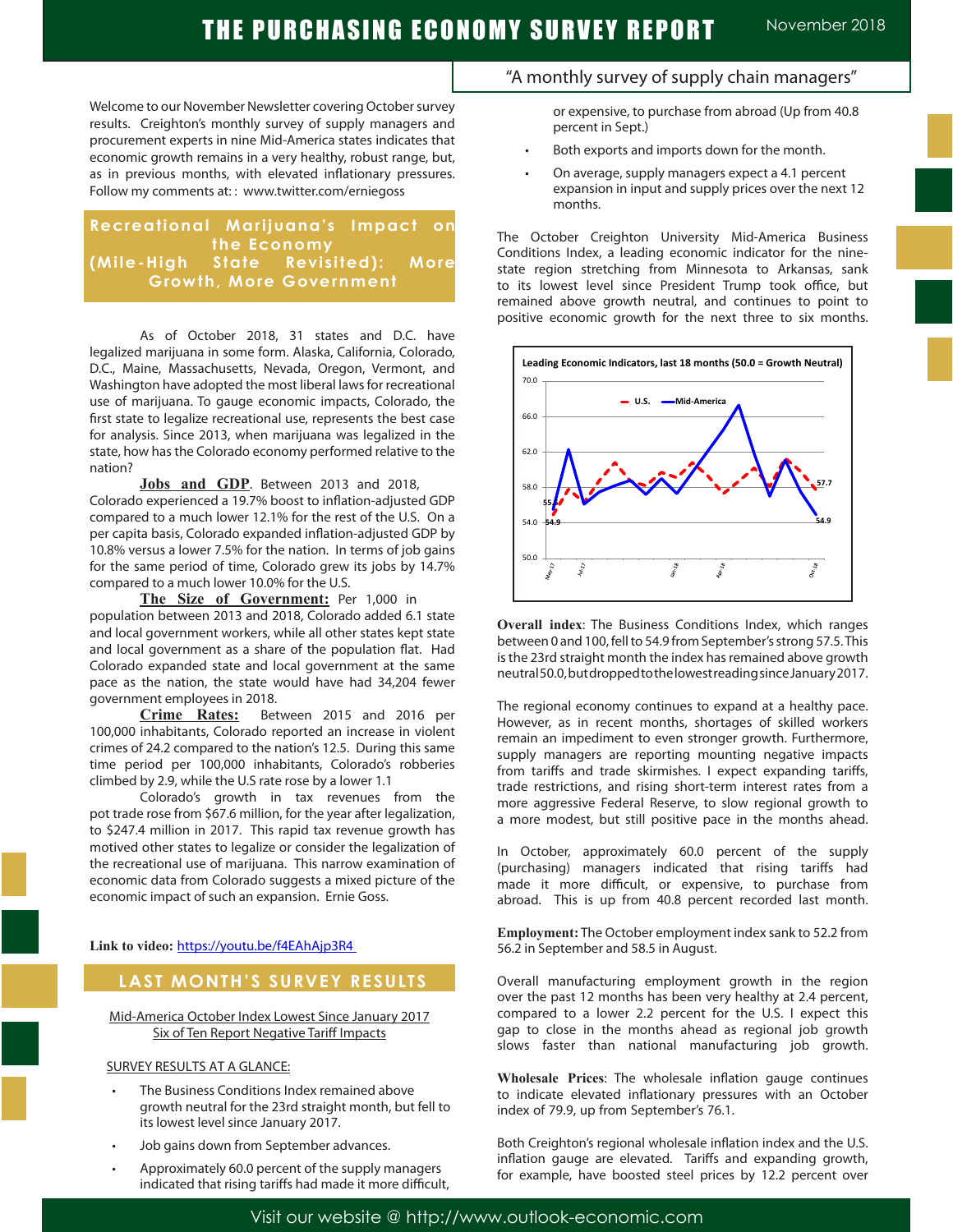the past 12 months. At the consumer level, the consumer price index advanced by 2.3 percent over the past 12 months.

I expect rising tariffs, trade restrictions, and higher oil prices to continue to boost wholesale and consumer inflation growth above the Federal Reserve's target," Goss said. "The Fed raised short-term interest rates by onequarter of one percentage point last week. I expect an identical rate hike (one-quarter percent) on December 19.

More than one-third, or 35.7 percent of supply managers, expect a December rate hike to have a negative impact on their business profitability. As reported by one supply manager, "I consider tariffs the same as a price increase. If tariffs on steel and aluminum products from Euro and China are short term, then I expect no change to prices."

On average, supply managers expect to experience a 4.1 percent increase in the price of inputs and supplies over the next 12 month.

**Confidence**: Looking ahead six months, economic optimism, as captured by the October Business Confidence Index, fell to a strong 59.6 from September's 68.0. "In terms of business confidence, rising trade tensions, tariffs, and interest rates have reduced economic optimism among supply managers in the region," reported Goss.

**Inventories**: Companies cut inventories of raw materials and supplies for the month. The October inventory index sank to 47.9 from September's 56.3. .

**Trade:** The regional new export orders index dropped to 51.5 from September's 53.1, and the import index plummeted to 48.7 from September's 57.2 and August's 58.1. We are beginning to track the negative impacts of the tariffs as the price of goods, both imports and exports, expands. Even with the NAFTA resolution, trade barriers and tariffs are slowing international sales.

**Other components**: Components of the October Business Conditions Index were new orders at 57.8, down from 59.4 in September; the production or sales index at 56.5, down from September's 58.4; and speed of deliveries of raw materials and supplies index at 60.5, up from last month's 57.0.

The Creighton Economic Forecasting Group has conducted the monthly survey of supply managers in nine states since 1994 to produce leading economic indicators of the Mid-America economy. States included in the survey are Arkansas, Iowa, Kansas, Minnesota, Missouri, Nebraska, North Dakota, Oklahoma and South Dakota.

The forecasting group's overall index, referred to as the Business Conditions Index, ranges between 0 and 100. An index greater than 50 indicates an expansionary economy over the course of the next three to six months. The Business Conditions Index is a mathematical average of indices for new orders, production or sales, employment, inventories and delivery lead time. This is the same methodology, used since 1931 by the Institute for Supply Management, formerly the National Association of Purchasing Management.

## **MID-AMERICA STATES**

#### ARKANSAS

The October Business Conditions Index for Arkansas increased to 52.9 from September's 52.5. Components of the index from

## "A monthly survey of supply chain managers"

the monthly survey of supply managers were new orders at 56.5, production or sales at 53.4, delivery lead time at 57.9, inventories at 44.6, and employment at 51.9. Over the past 12 months, Arkansas non-durable goods manufacturers added 1,500 workers for a 1.8 percent gain making the state number five among the nine states in terms of the rate of growth. During this same period of time, durable goods producers in the state boosted jobs by 800 for a 1.1 percent gain pushing the state to number nine among the nine states in terms of the rate of growth.

#### IOWA

The October Business Conditions Index for Iowa tumbled to 51.8 from September's healthy 59.4. Components of the overall index from the monthly survey of supply managers were new orders at 57.8, production or sales at 51.0, delivery lead time at 55.3, employment at 52.4, and inventories at 42.6. Over the past 12 months, Iowa non-durable goods manufacturers added 2,400 workers for a 2.6 percent gain making the state number three among the nine states in terms of the rate of growth. During this same period of time, durable goods producers in the state boosted jobs by 6,000 for a 4.8 percent gain pushing the state to number three among the nine states in terms of the rate of growth.

#### KANSAS

The Kansas Business Conditions Index for October fell to 51.4 from September's 56.9. Components of the leading economic indicator from the monthly survey of supply managers were new orders at 55.7, production or sales at 52.2 delivery lead time at 56.7, employment at 48.9, and inventories at 43.6. Over the past 12 months, Kansas non-durable goods manufacturers added 1,400 workers for a 2.1 percent gain making the state number four among the nine states in terms of the rate of growth. During this same period of time, durable goods producers in the state boosted jobs by 2,200 for a 2.3 percent gain pushing the state to number seven among the nine states in terms of the rate of growth.

#### **MINNESOTA**

The October Business Conditions Index for Minnesota declined to a solid 54.9 from September's 60.0. Components of the overall October index from the monthly survey of supply managers were new orders at 58.5, production or sales at 56.1, delivery lead time at 60.9, inventories at 46.9, and employment at 52.2. Over the past 12 months, Minnesota non-durable goods manufacturers added 1,400 workers for a 1.2 percent gain making the state number six among the nine states in terms of the rate of growth. During this same period of time, durable goods producers in the state boosted jobs by 4,400 for a 2.2 percent gain pushing the state to number eight among the nine states in terms of the rate of growth.

#### MISSOURI

The October Business Conditions Index for Missouri decreased to 52.5 from 54.8 in September. Components of the overall index from the survey of supply managers were new orders at 55.2, production or sales at 55.5, delivery lead time at 55.8, inventories at 47.8, and employment at 48.2. Over the past 12 months, Missouri non-durable goods manufacturers lost 1,600 jobs for a minus 1.5 percent loss making the state number eight among the nine states in terms of the rate of growth. During this same period of time, durable goods producers in the state boosted jobs by 6,300 for a 4.0 percent gain pushing the state to number four among the nine states in terms of the rate of growth.

#### NEBRASKA

The October Business Conditions Index for Nebraska sank to a solid 51.5 from September's 55.1. Components of the index from the monthly survey of supply managers were new orders at 55.8, production or sales at 52.3, delivery lead time at 56.7, inventories at 43.7, and employment at 49.0. Over the past 12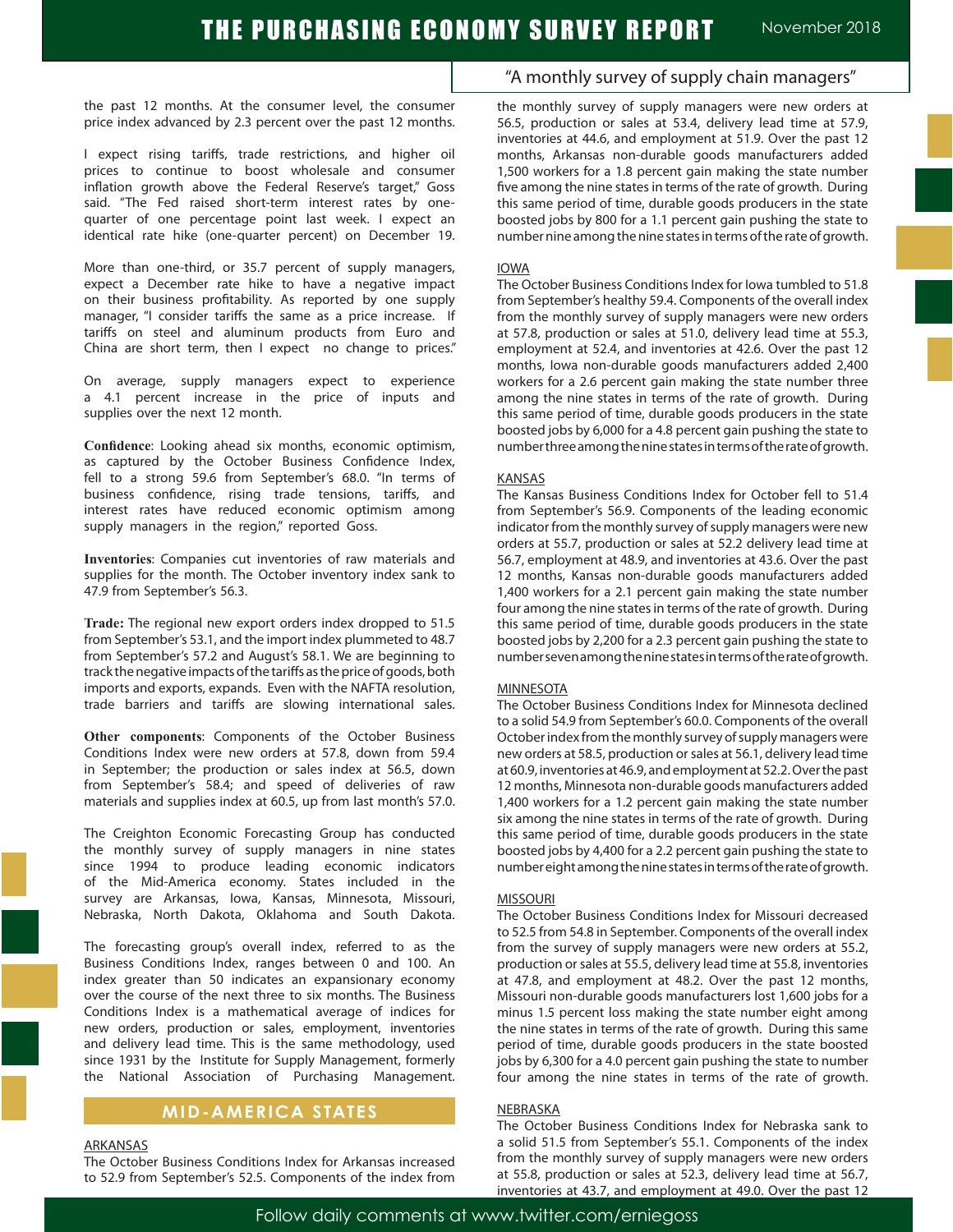.

months, Nebraska non-durable goods manufacturers added 2,200 workers for a 4.1 percent gain making the state number one among the nine states in terms of the rate of growth. During this same period of time, durable goods producers in the state boosted jobs by 2,700 for a 6.2 percent gain pushing the state to number one among the nine states in terms of the rate of growth.

#### NORTH DAKOTA

The Business Conditions Index for North Dakota fell to a very healthy 61.3 from 69.0 for September. Components of the overall index were new orders at 63.5, production or sales at 63.3, delivery lead time at 68.7, employment at 58.1, and inventories at 52.9. Over the past 12 months, North Dakota non-durable goods manufacturers added no workers making the state number seven among the nine states in terms of the rate of growth. During this same period of time, durable goods producers in the state boosted jobs by 500 for a 3.0 percent gain pushing the state to number six among the nine states in terms of the rate of growth.

#### **OKLAHOMA**

Oklahoma's Business Conditions Index has now remained above the 50.0 threshold for the last 15 months. The overall index from a monthly survey of supply managers sank to a solid 55.0 from September's 57.6. Components of the overall October index were new orders at 58.2, production or sales at 55.7, delivery lead time at 60.5, inventories at 46.6, and employment at 54.3. Over the past 12 months, Oklahoma nondurable goods manufacturers shed 2,000 workers for a minus 4.9 percent loss making the state number nine among the nine states in terms of the rate of growth. During this same period of time, durable goods producers in the state boosted jobs by 4,300 for a 4.9 percent gain pushing the state to number two among the nine states in terms of the rate of growth.

#### SOUTH DAKOTA

The October Business Conditions Index for South Dakota climbed to 52.6 from 50.4 in September. Components of the overall index from the October survey of supply managers in the state were new orders at 53.8, production or sales at 54.3, delivery lead time at 53.6, inventories at 51.2, and employment at 49.9. Over the past 12 months, South Dakota non-durable goods manufacturers added 500 workers for a 3.2 percent gain making the state number two among the nine states in terms of the rate of growth. During this same period of time, durable goods producers in the state boosted jobs by 1,000 for a 3.6 percent gain pushing the state to number five among the nine states in terms of the rate of growth.



## **THE BULLISH NEWS**

- U.S. GDP expanded by 3.5% for Q3 of 2018. This compares very favorably to the 2.0% average since 2000.
- In October, the U.S. economy added 250,000 jobs, the unemployment rate stood at 3.7% and hourly wages increased by 3.1% from October of last year.
- Both Creighton's and the national surveys of manufacturers shows slower but still solid growth.

# "A monthly survey of supply chain managers"

- The U.S. trade deficit increased to \$54 billion in September. The trade gap with China widened to \$40.2 billion despite tariffs on Chinese goods into the U.S.
- The U.S. federal budget deficit rose in fiscal 2018 to the highest level in six years as spending climbed by \$127 billion and revenues climbed by\$14 billion.
	- In August, annual home-price gains slid below 6% for the first time in a year to 5.8% (this is good news for some).

## **THE OUTLOOK**

**NABE Business Conditions Survey (October 2018)**. "High Growth Environment Now, but Slowing Ahead." "How long will business and consumer confidence remain strong? The Conference Board's Consumer Confidence Index remains at its highest level since 2000 and while our CEO Confidence Index declined in the third quarter, it remains solidly in positive territory. Strong sentiment and continued support from tax cuts will drive growth to 3.8 percent in the second half of the year and is helping to generate other positive signals. Labor markets show strong job growth and modestly accelerating wage growth. Profits reached record highs on a before- and after-tax basis in the second quarter and should remain elevated based on strong consumer demand.

> Growth will encounter more headwinds in 2019 especially with the Federal Reserve set to raise interest rates three or four more times by the end of next year. Businesses with plans to invest can move those activities forward to take advantage of lower interest rates and still high consumer demand. The withdrawal of stimulus support and the effect of higher capital costs will lower GDP growth to 2.2 percent by the end of 2019."

> **From Goss:** ): I expect \*\*the Federal Reserve to raise rates on December 19 (0.25% or 25 basis points) 90% likelihood; \*\*GDP growth to slow in the second half of 2018, but remain above 3.3% annualized. \*\*\*annualized growth in the consumer price index (CPI) to exceed 2.6% in Q4, 2018.

## **WHAT TO WATCH**

- **Consumer Price Index for October: The U.S. Bureau** of Labor Statistics will release the CPI for October on November 14. Year-over-year growth above 2.5% will be bearish for bonds and stocks.
- **Wage Data: On December 9r, the U.S. Bureau of Labor** Statistics will release wage data for November. Another year-over-year growth above 3.0% will be a strong inflation signal and push the Fed to raise short-term interest rates at their December 19 meeting.
- **Inverted Yield:** . Every recession since 1980 has been preceded by 2-year rates exceeding, or approximating, 10-year rates (termed an inverted yield). Currently 30 basis points (0.30%), and too low from comfort.

# **THE BEARISH NEWS**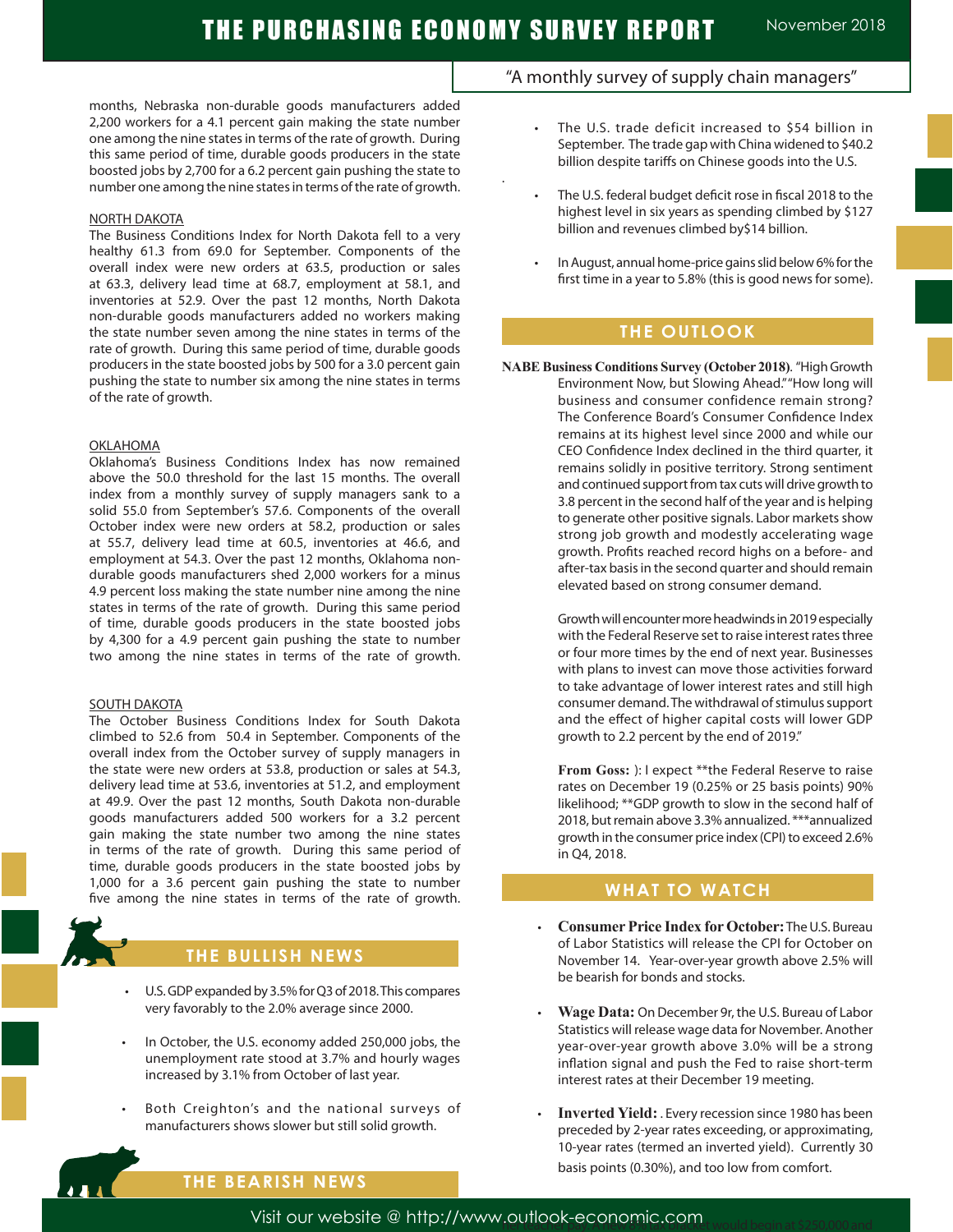## **Goss Eggs (Recent Dumb Economic Moves)**

 • The Young Socialists of America chapter at Southern Illinois University launched a petition drive to make college tuition "free." According to the backers in a Tweet, "More jobs and more students means more money circulating the local economy." If anything, this drive makes the case for more economics classes and fewer classes in "Tree Climbing." At Cornell University, students can take a one-credit class in Tree Climbing which will "teach you how to get up into the canopy of any tree." I suppose this is the prerequisite for Cornell's "Getting Down from a Tree."

## **STATISTIC OF THE MONTH**

23.4%. Weekly wages for U.S. high school dropouts have risen by 23.4% compared to 14.4% for college educated.

## **Supply Manager Careers**

- Business Development Specialist, University of Minnesota, Minneapolis, MN. Salary \$70,033. RESPONSIBILITIES: The Business Development Specialist will have three primary areas of responsibility. First, the Specialist will conduct a rapid assessment of supply chain development opportunities for all FGI crops to identify the best near-term opportunities for development of robust and scalable value chains. - 25%. Second, the Specialist will develop full supply chain assessments for the most promising opportunities. Each assessment will encompass production, (i.e., current and potential area planted, key factors in production), inputs such as seed supply, key post-harvest factors such as storage, transportation, processing, and factors in end uses. Thirdly, the Specialist will collaborate with the Market Opportunity Development Specialist and other FGI network members to organize and implement crossinstitution and cross-sector collaborations for advancing commercialization of highest-priority FGI crop – 25%.
- **Minimum Requirements.** Masters degree and Academic training and work experience in relevant fields, including, but not limited to supply chain management or supply chain logistics or business administration.

#### **Apply at:** https://tinyurl.com/ycx6jylw **Supply Manager Reading Room**

**Report:** "US importers warn Jan. 1 tariffs will crunch supply chains," US importers, already suffering supply-chain disruptions from previous rounds of tariffs, say the threat of a 25 percent tariff to be imposed by the Trump administration on imports on China, effective January 1, will further roil shipping patterns and will stress the intermodal supply chain, especially warehouse space, beyond capacity. The warnings, which were issued Tuesday at the Intermodal Association of North America (IANA) Intermodal Expo in Long Beach, included advice to beneficial cargo owners (BCOs) that now is the time to work closely with ocean, truck, and rail partners to ensure they can provide the

# "A monthly survey of supply chain managers" **Goss Eggs**

- capacity that will be needed in what should have been slack shipping months in November and December. "If everything gets loaded prior to Jan. 1, it will cause a huge surge," said Steve Hughes, president/CEO of HCS International, who specializes in auto parts logistics. "How do you plan for the December-January rush on the intermodal side?" he said.
- Survey results for November will be released on December 3, the first business day of the month.

Follow Goss on twitter at http://twitter.com/erniegoss For historical data and forecasts visit our website at: http://business.creighton.edu/organizations-programs/economicoutlook